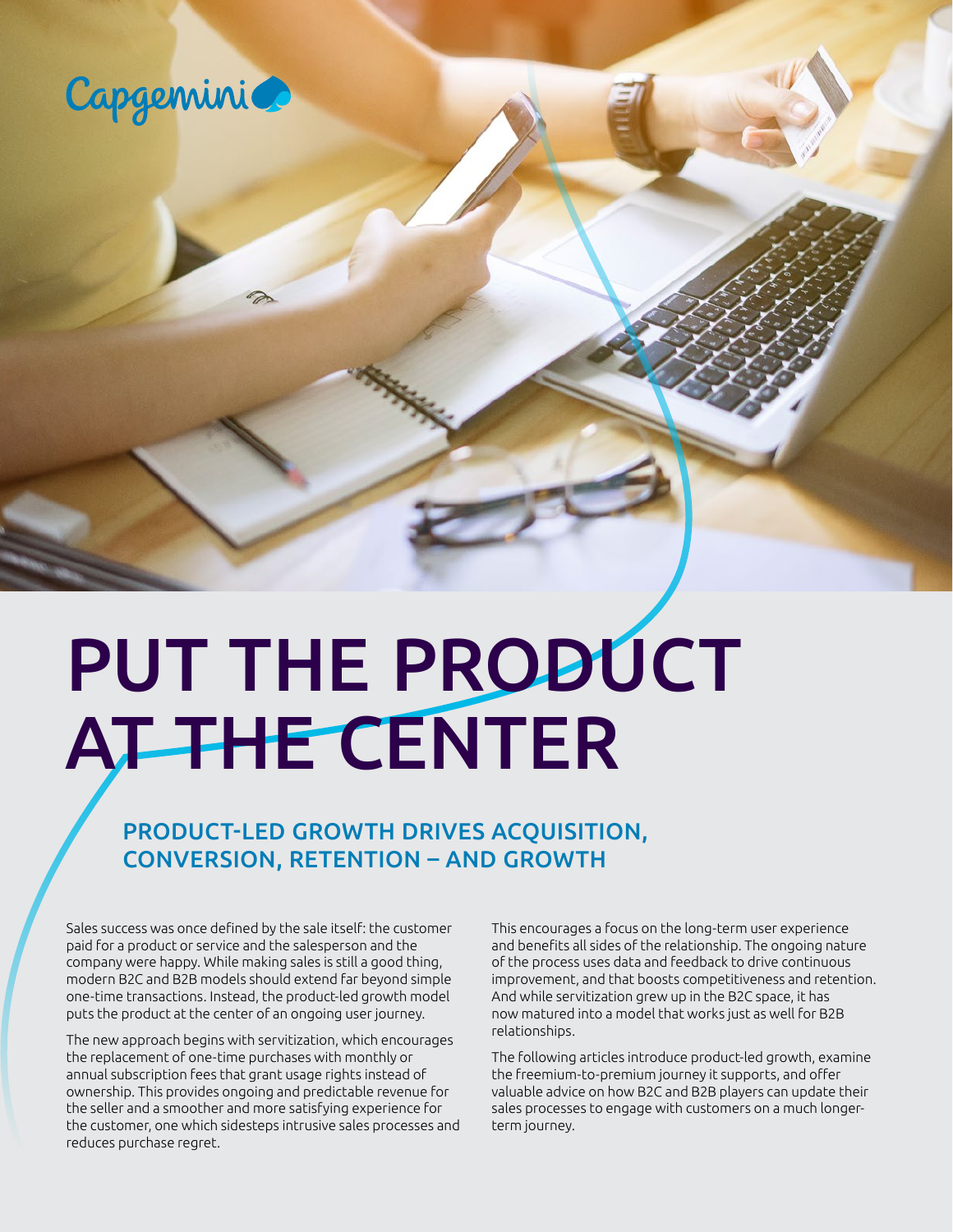

### **CONTENTS**

| <b>WHAT IS PRODUCT-LED GROWTH?</b>                         | $3 - 4$ |
|------------------------------------------------------------|---------|
| <b>FROM FREEMIUM TO PREMIUM</b>                            |         |
| <b>PRODUCT-LED SELLING CAN ENERGIZE YOUR CUSTOMER BASE</b> | $6 - 7$ |
| THE FREEMIUM-TO-PREMIUM PATH WORKS FOR B2B PLAYERS AS WELL | 8       |
| <b>BUILDING LONG-TERM VALUE</b>                            | g       |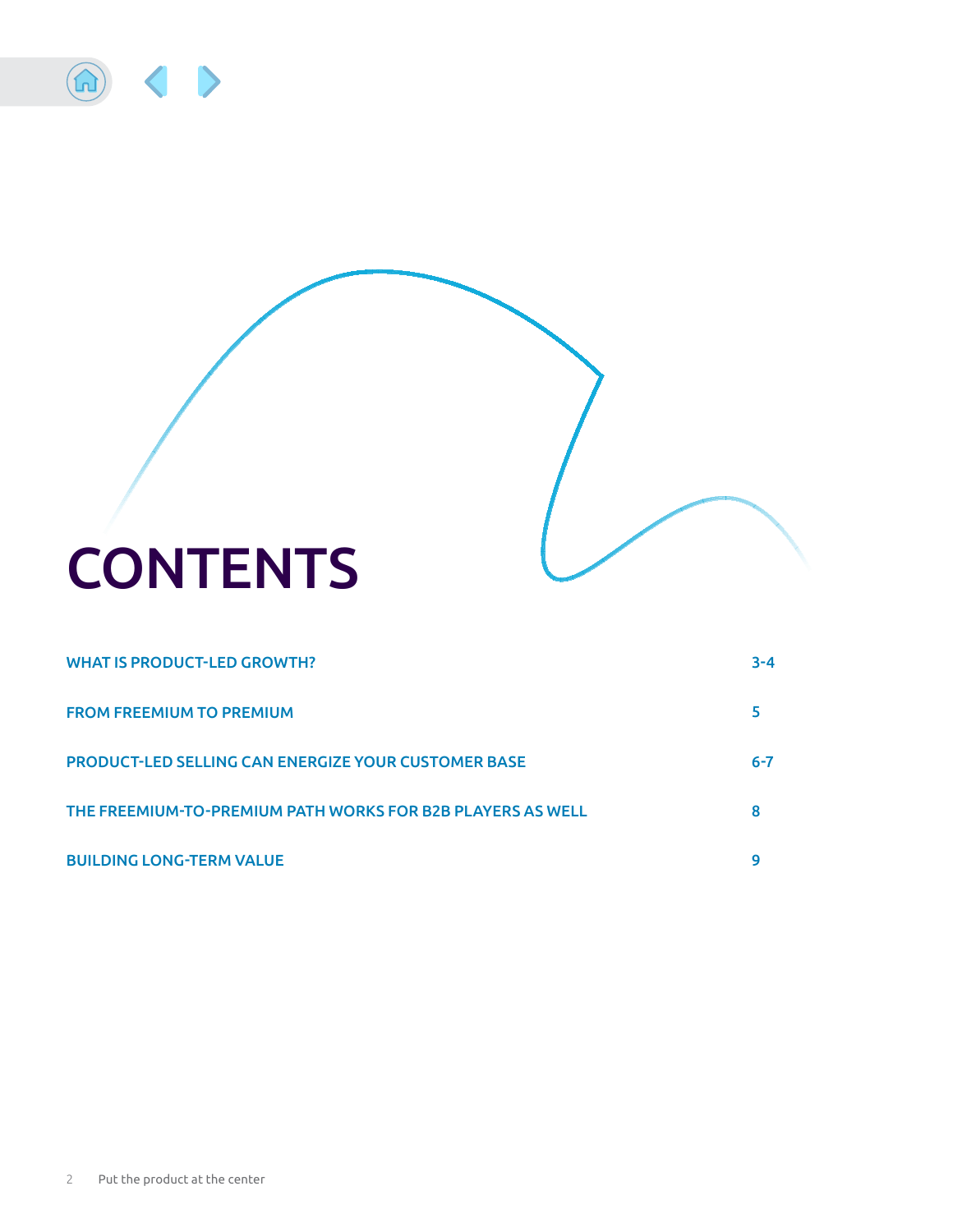<span id="page-2-0"></span>

### WHAT IS PRODUCT-LED GROWTH?

### Move to servitization provides new pathways to revenue

The rise of cloud capabilities has increased competition in a wide range of industries, including software technology, telecommunications, and entertainment. The shift in the marketplace is driven by the move to servitization models, according to research by Capgemini. Rather than a single one-time purchase, this model uses a monthly or annual fee in an ongoing subscription-based plan offering usage rights instead of ownership.

This means companies can adjust to changing habits and preferences. Consumers want a frictionless experience and prefer self-serve rather than multiple stakeholder checkpoints that can slow down the delivery process. Forrester reported [that three out of four buyers](https://www.forrester.com/blogs/16-02-10-how_self_service_research_will_change_b2b_marketing/\) prefer to educate themselves about product features. Even within B2B sales led by a representative, difficulties in the buying process often [lead to purchase](https://blogs.gartner.com/hank-barnes/2018/09/04/purchase-regret-the-bane-of-land-and-expand-strategies/) [regret](https://blogs.gartner.com/hank-barnes/2018/09/04/purchase-regret-the-bane-of-land-and-expand-strategies/). The sales experience has been an important challenge facing companies, as 77 percent of buyers are [unhappy](https://www.gomodus.com/blog/77-say-making-a-purchase-is-too-difficult-smart-marketers-are-using-that-to-their-advantage) [with the traditional sales model](https://www.gomodus.com/blog/77-say-making-a-purchase-is-too-difficult-smart-marketers-are-using-that-to-their-advantage) and described their last B2B purchase experience as long and painful.

B2B and B2C companies are moving on this trend. By switching to a subscription-based model, companies can build an ongoing relationship with the customer and extend the sales

journey past the initial payment. Both new entrants and legacy players can experience an increase in customer lifetime value and projected revenue.

Enter the product-led growth (PLG) model. Subscription-based companies are adopting this methodology to sustain growth and satisfy evolving consumer demands. Traditional growth strategies are mostly presented as marketing-led models, with a funnel system that relies on marketing and sales teams to filter potential leads to land customers. The focus is on raising brand awareness among customers who may be interested in a company's services. The sales team follows viable leads to guide customers through pricing and packaging, purchase, and onboarding. The target audience is wide and conversion rates can be low when compared to the number of targets, and the result is a high average customeracquisition cost.

It can be a time-consuming effort with a conversion rate that does not always outweigh missed opportunities. Data insights are quite limited within a marketing-led model since the information received often only reflects a snapshot of the customer at the time of purchase. This information is then passed to marketing and sales to better refine what customer characteristics to target. Finally, the product is passed to the user and the sales journey ends.

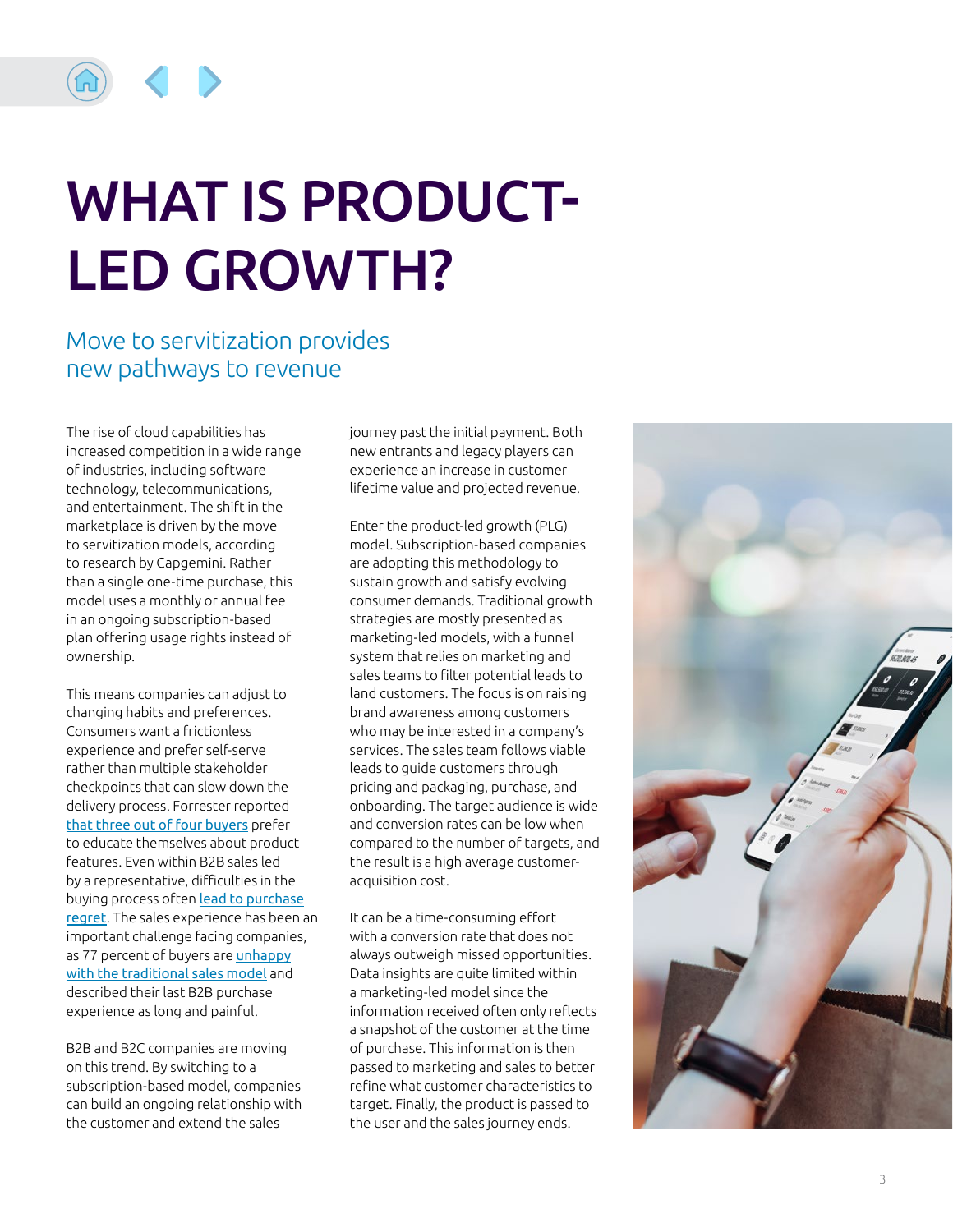



#### In a product-led growth model, the funnel is re-imagined with the product at the center. This is an experience-driven sales journey through acquisition, conversion, retention, and growth. The scope of marketing and sales decreases while data insights and user experience increase.

Focusing on user experience results in a more organic wordof-mouth marketing process between users and potential customers. Now, marketing can focus on communicating key services to existing customers with an established relationship. Sales scope decreases the most and becomes more efficient. By automating many of the responsibilities, the sales teams can focus on account management and long-term customer relationships.

Data insights have a greater impact on the sales process. By tapping into the user experience, companies can get key insights on features customers are using the most and for how long, and any feedback on product improvements. This provides marketing and sales with a continuous information loop on what to offer customers next or how preferences and expectations may be changing. With the product at the center, the combination of data, feedback, and focus drives continuous improvement to stay competitive.

Adopting product-led growth requires significant internal change, which can be challenging for established companies with structured processes. However, research shows it is well worth the transformation: a grouping of 300 global PLG companies [generated double the median enterprise value](https://clearbit.com/resources/reports/product-led-growth-companies) compared to an index of public SaaS companies. This success is based largely on the oft-referenced concept that [80 percent of](https://www.investopedia.com/terms/1/80-20-rule.asp)  [a company's future revenue](https://www.investopedia.com/terms/1/80-20-rule.asp) will come from 20 percent of its existing clients.

Subscription models and product-led growth companies prioritize long-term customer retention and incremental sales growth so they can capitalize and optimize potential future revenue. Retaining and upgrading existing customers is also better for a company's bottom line, as it is far less expensive to increase revenue from an existing client than to acquire a new customer.

Product-led growth can be a challenging, transformational undertaking for any company, but the methodology is proven to provide long-term growth at a higher rate. It satisfies consumers' current preferences and prioritizes the relationship rather than the transaction. As the marketplace continues to become more competitive, fragmented, and innovative, companies need to assess their situation and determine how product-led growth can move them towards the future they want.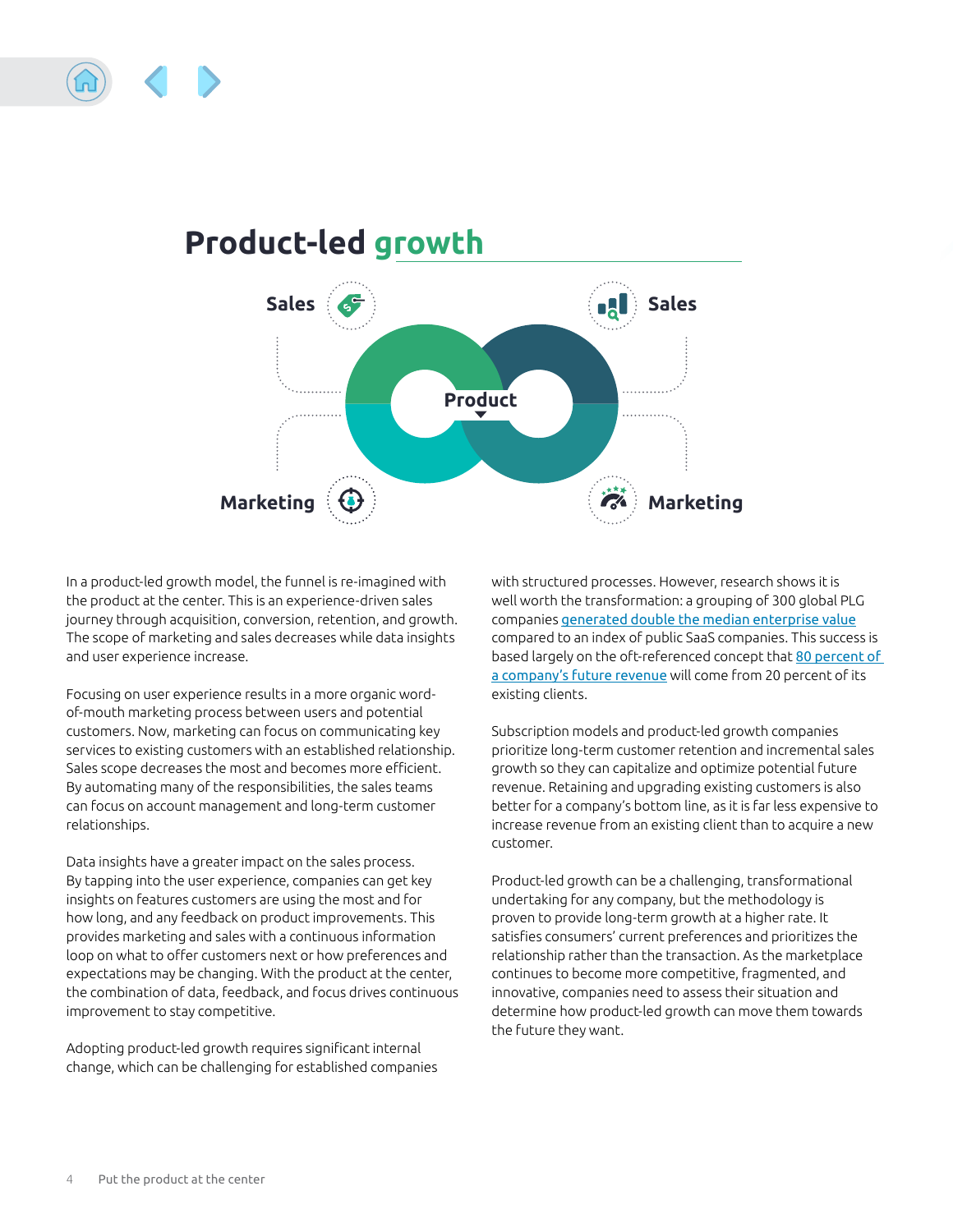<span id="page-4-0"></span>

### FROM FREEMIUM TO PREMIUM

#### HOW COMPANIES CAN INCENTIVIZE CUSTOMERS TO LEVEL UP

Product-led growth is a business methodology that leverages the final product experience to drive customer acquisition and growth. This strategy is particularly effective in subscription business models, in which the product is sold as an ongoing service provided to the customer for a recurring fee. This strategy enables customers and businesses to prioritize the end user and drive an ongoing improvement loop. Reshaping of internal and external operations using the product-led growth methodology is essential to keep up with evolving customer needs and a fast-moving and competitive industry.

Many subscription-based companies still operate through traditional product-commercialization methods, which has sales and marketing personnel working independently and rarely taking the product itself into consideration. Productled growth, by contrast, puts the product at the center of the capabilities, aligning the organization as a whole.

Companies offering B2C services, such as LinkedIn, Dropbox, and Spotify, have adopted a freemium-to-premium approach which offers a free but limited plan for an unlimited period. These free plans always contain some nuisances for the customer. Spotify, for example, offers a free plan with unlimited access to music but users must listen to ads between songs. Dropbox limits its free subscribers to 2 GB of storage capacity and does not include some data-security features,

such as Dropbox Rewind, which stores deleted files for 30 days so users can retrieve them.

The model employed by these businesses often relies heavily on network effects, in which companies like Dropbox encourage users to invite friends and family by offering incentives, such as additional free storage when the referral is successful. Companies may also offer free-trial periods before requiring users to pay the premium price.

These users can then be converted to paid customers by offering additional features and removing the nuisances mentioned earlier.

Once their clients have opted for a premium plan, the next goal for product-led growth companies will be to retain their customers to generate recurring revenue. A first condition is to offer a user-friendly and frictionless experience, such as easy access to technical support like chatbot and tutorials. This promotes customer satisfaction and retention and may encourage customers to opt for top-tier plans with premium features, such as shared access.

In addition to direct sales advantages, product-led growth can also lower the cost of sales and marketing and expand the user base and overall enterprise value (EV). It is increasingly seen as the solution to keep subscription businesses successful.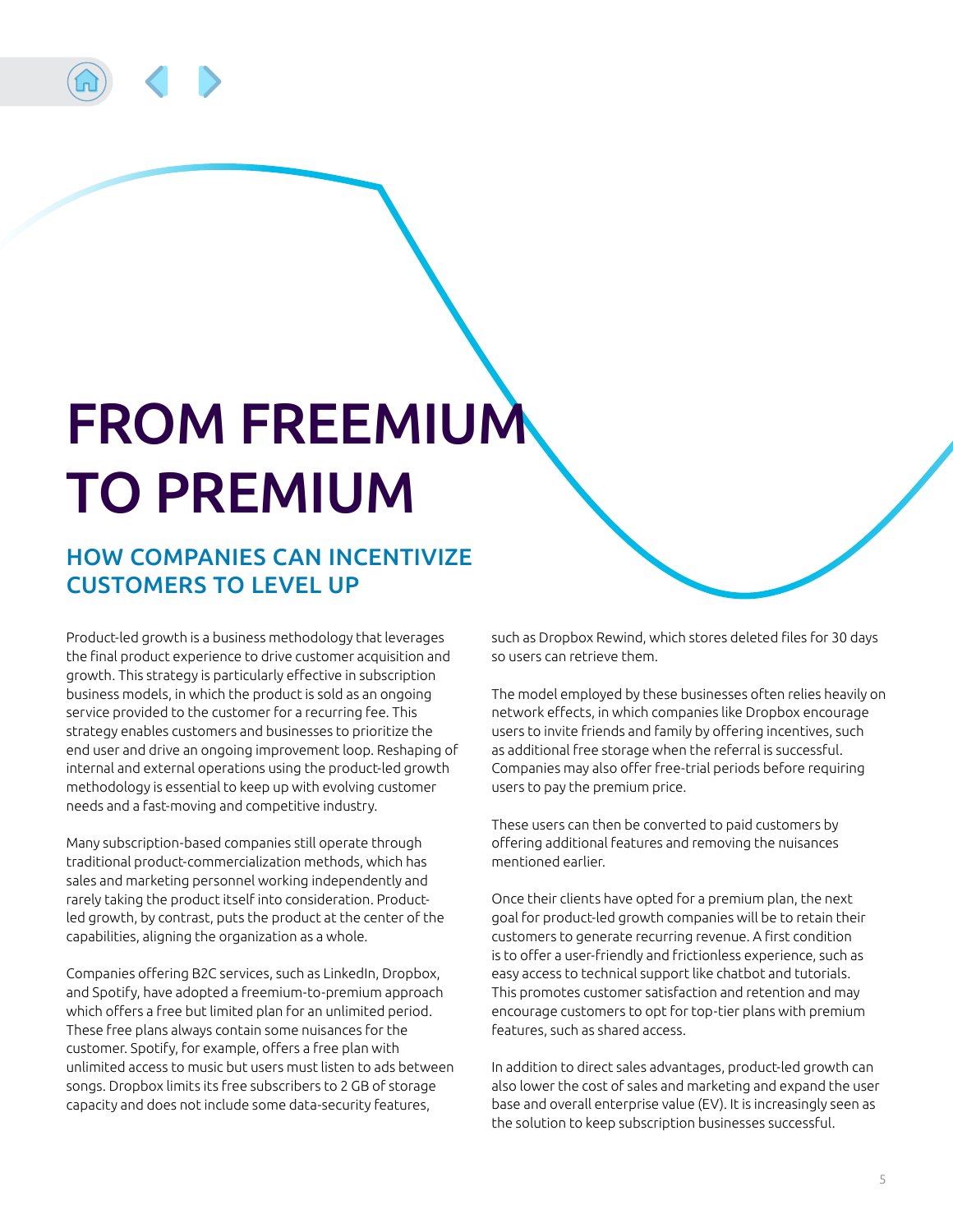<span id="page-5-0"></span>

## PRODUCT-LED SELLING CAN ENERGIZE YOUR CUSTOMER BASE

#### THE NETWORK EFFECT BOOSTS BUSINESS GROWTH EXPONENTIALLY

The product-led growth model is a radical departure from traditional sales processes and it can be especially useful for B2B companies – but only those which know how to move from business as usual to business on a growth trajectory.

Those traditional sales cycles consist of a client identifying a need and then, in the case of software providers,

a Software-as-a-Service company energetically marketing to convince the client to choose it. Sales representatives are then called in to guide the customer through the assorted services, packages, and pricing. The sales team also needs to arrange the onboarding process and training for the company's workforce. This approach can be costly and inefficient, and that is where product-led growth (PLG), which leverages the final



product experience to drive customer acquisition and growth, can save the day.

The value of this approach relies largely on a shift in how new services are identified and purchased. Rather than a top-down acquisition process, employees are increasingly seeking out solutions to improve their productivity. Because of this bottom-up approach, SaaS companies have needed to reevaluate their customer-acquisition and growth strategies. The product experience is what matters most to the user and, if the service satisfies the needs of the employees, they will often encourage management to purchase it.

Subscription B2B services integrated a product-led approach by offering employees a free trial or free version of their service. For the subscriptionbased company, this is an opportunity to capture leads from interested users and analyze the employee use data, including which functions they use the most, for how long, and what feedback and reviews they generate. These quantitative insights become data-driven recommendations and help personalize the sales journey. This not only enhances the user experience but also lowers the cost of acquisition, since sales often come from upselling an existing customer rather than recruiting a new user. The self-service nature also reduces the sales team's bandwidth needed to train workforces live or in-person.

Consider Zoom. The company offers a frictionless experience to join a video conference, even as a guest. After users have been exposed to the product, they can also easily sign up for free on Zoom's website and enjoy 40-minute video calls with up to 100 participants. Signing up for the free service is also easy, as there are minimal steps when using existing Google, Apple, or SSO accounts, ideal for companies who can easily link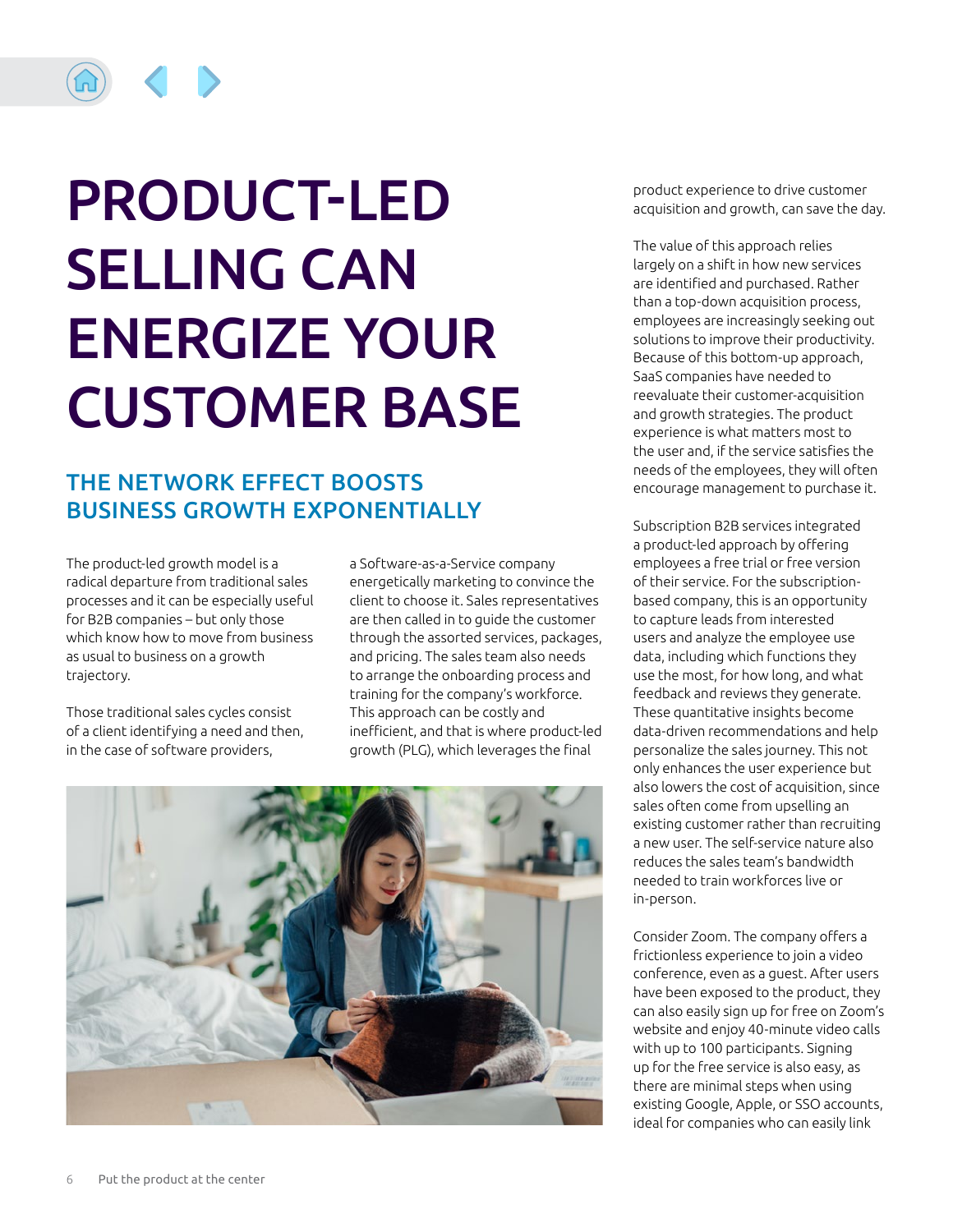

Zoom accounts with existing business accounts.

The network effect created by this freeto-join approach means Zoom has many opportunities to show users the perks and benefits of upgrading to a paid membership. Zoom converts users into paying customers by offering additional features such as longer meeting times, data storage to save meeting recordings, and interactive features. Zoom can also tailor advertisements to recommend additional add-ons. Zoom offers different tiered subscriptions based on the number of users from an organization, so organizations can purchase plans based on the features their team needs and their growing workforce. The stickiness of the service also means customers are likely to renew not only from prolonged use and habit but also because key information is now stored with Zoom, such as cloud recordings.

Finally, Zoom has cross-sell opportunities by integrating key apps with their product. Zoom offers an events service called OnZoom that supports up to 1,000 participants and integrates payment services like PayPal to make ticketing simpler. Zoom's product is designed to be used for internal and external business functions.

The bottom-up approach to modern software and services selling, often driven by a network effect of happy early adopters, is a significant opportunity for companies which use PLG models to place the product at the center of marketing processes.

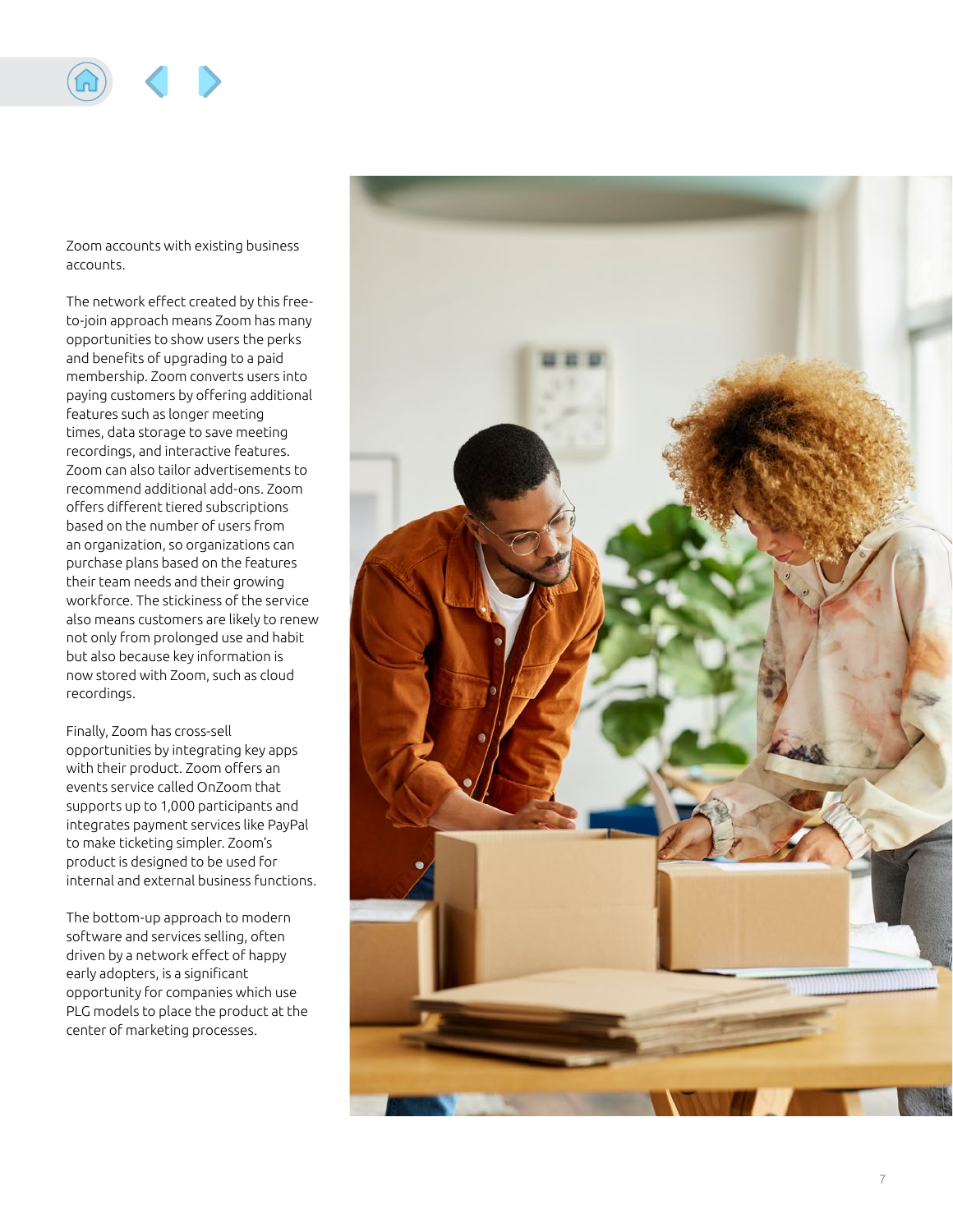## <span id="page-7-0"></span>THE FREEMIUM-TO-PREMIUM PATH WORKS FOR B2B PLAYERS AS WELL

#### NUISANCES, GENTLE NUDGES, AND ADVANCED FEATURES ACT AS INCENTIVES

A product-led growth approach places the product at the center of sales strategy to enable it to drive all the steps of the user journey. These steps include acquisition, conversion, retention, and growth itself. This strategy has been successful for many B2C companies and that is drawing the attention of progressive B2B players.

Companies offering B2C services, such as Dropbox, Spotify, and Zoom, adopt a "freemium" approach: tiered pricing in which the most basic product level is free but typically carry some nuisances, such as limited storage capacity. Premium plans, in contrast, have few if any nuisances. Once in a paid plan, the company works to retain the user to

fully benefit from recurring revenue. Retention is best achieved by the consistent high-level performance of the product.

The user journey can be similar on the B2B side. Companies here also acquire users by allowing them to access premium plans with a free trial period, and these users have quite often researched the tool before subscribing, which saves time and resources for the company, as it does not have to educate potential users.

If the trial period is a success – that is, the product performs well and the onboarding and upselling was done properly – companies can convert these



users to a premium tier. B2B clients are busy and do not have time to wait when needing information. Service providers usually respond to this challenge by making tutorials, chatbots, and other resources available and easily findable. These contribute to retention.

Upselling and cross-selling are keys to this process, and the specifics of what is offered will depend on the size of the clients and their data security, account flexibility, and control needs, in addition to feature requirements. These steps can often be undertaken without any interaction with sales and marketing teams. However, the largest accounts might need more flexibility in their service and the implementation might require the intervention of a sales agent.

Internally, the adoption of product-led growth allows companies to improve sales efficiency and focus solely on key tasks that generate revenue. As B2C and small and medium B2B clients are now driving their experiences and adding new users to the platforms themselves, sales and marketing personnel can focus on existing customers who have established some stickiness and on key accounts to provide the best experience. As product is put at the center of the journey, it is easy for companies to collect and analyze consumer insights to keep improving the overall experience, which will have an impact on customer satisfaction.

Some companies, such as Zoom, Spotify, Slack, and Dropbox, also have a hybrid reach. By increasing the visibility in their plans and pricing strategies, these companies benefit from targeting both B2B and B2C clients at the same time. The border between these two sides is thinner than ever and some plans made for B2B might also work for B2C clients.

This is simply more proof that productled, tiered offerings are valuable outside of B2C circles.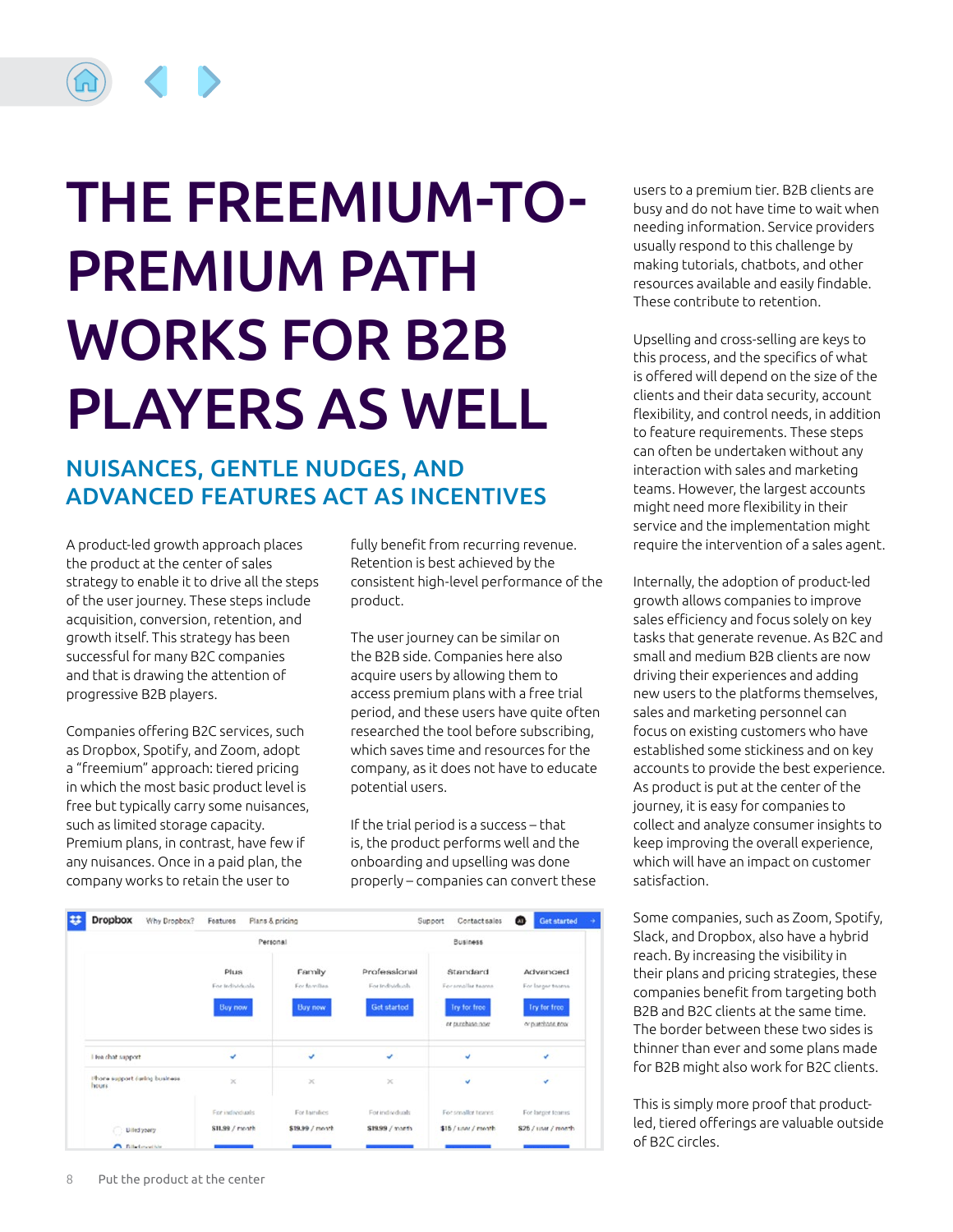<span id="page-8-0"></span>

### BUILDING LONG-TERM VALUE

Product-led growth puts the product, and therefore the customer experience, at the center of the relationship, and it represents that most soughtafter outcome: a win-win. Sellers get enhanced acquisition, conversion, retention, and growth. Customers enjoy simpler and more self-directed

buying processes, less purchase regret, better service and, ultimately, improved products.

It also delivers on the reality that it is far more cost-efficient to retain a customer than to acquire a new one. Servitization is all about retention and long-term value – for all sides of journey.